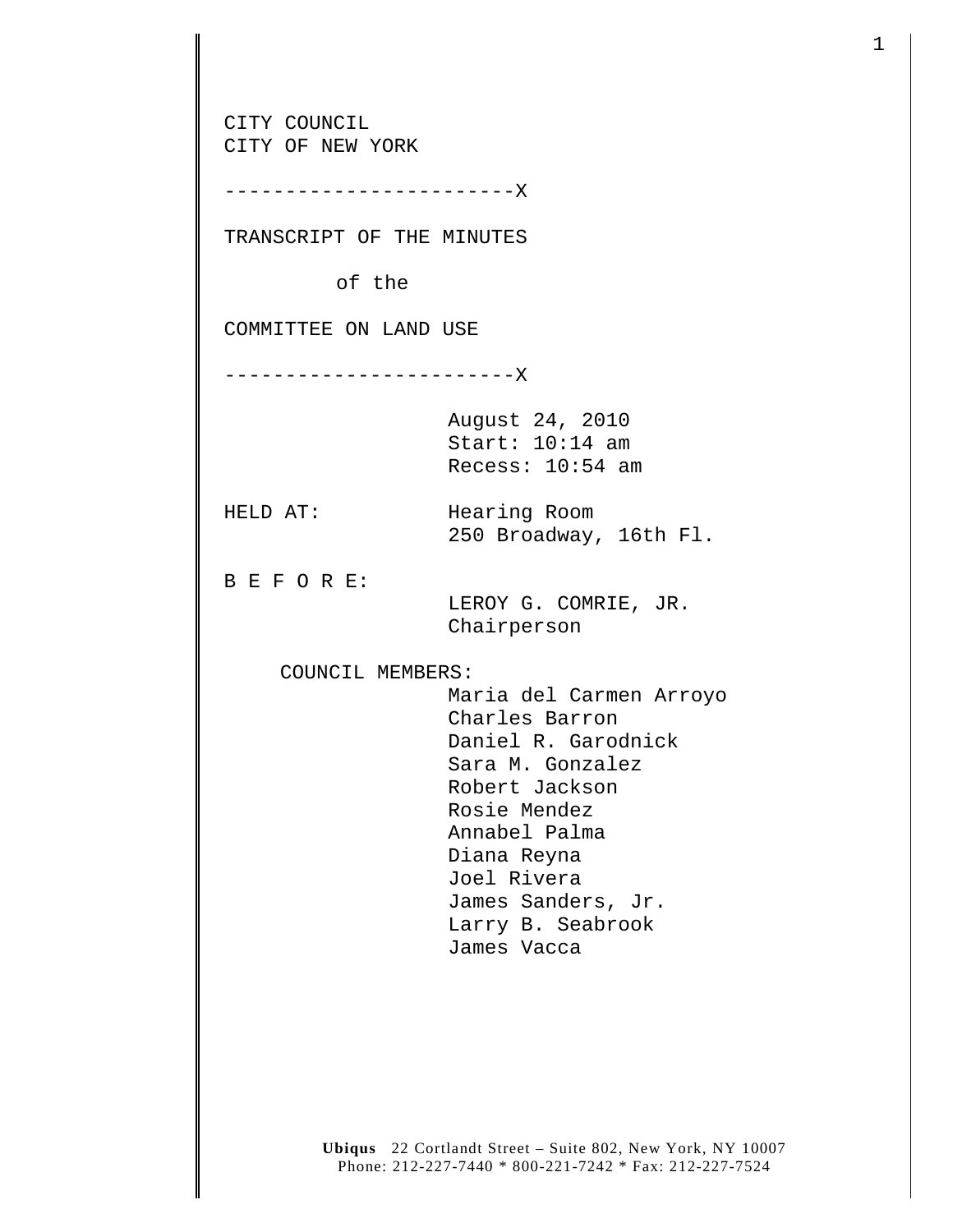## A P P E A R A N C E S

COUNCIL MEMBERS:

 Albert Vann Brad S. Lander Stephen T. Levin Mark S. Weprin Jumaane D. Williams Daniel J. Halloran III Vincent M. Ignizio Peter A. Koo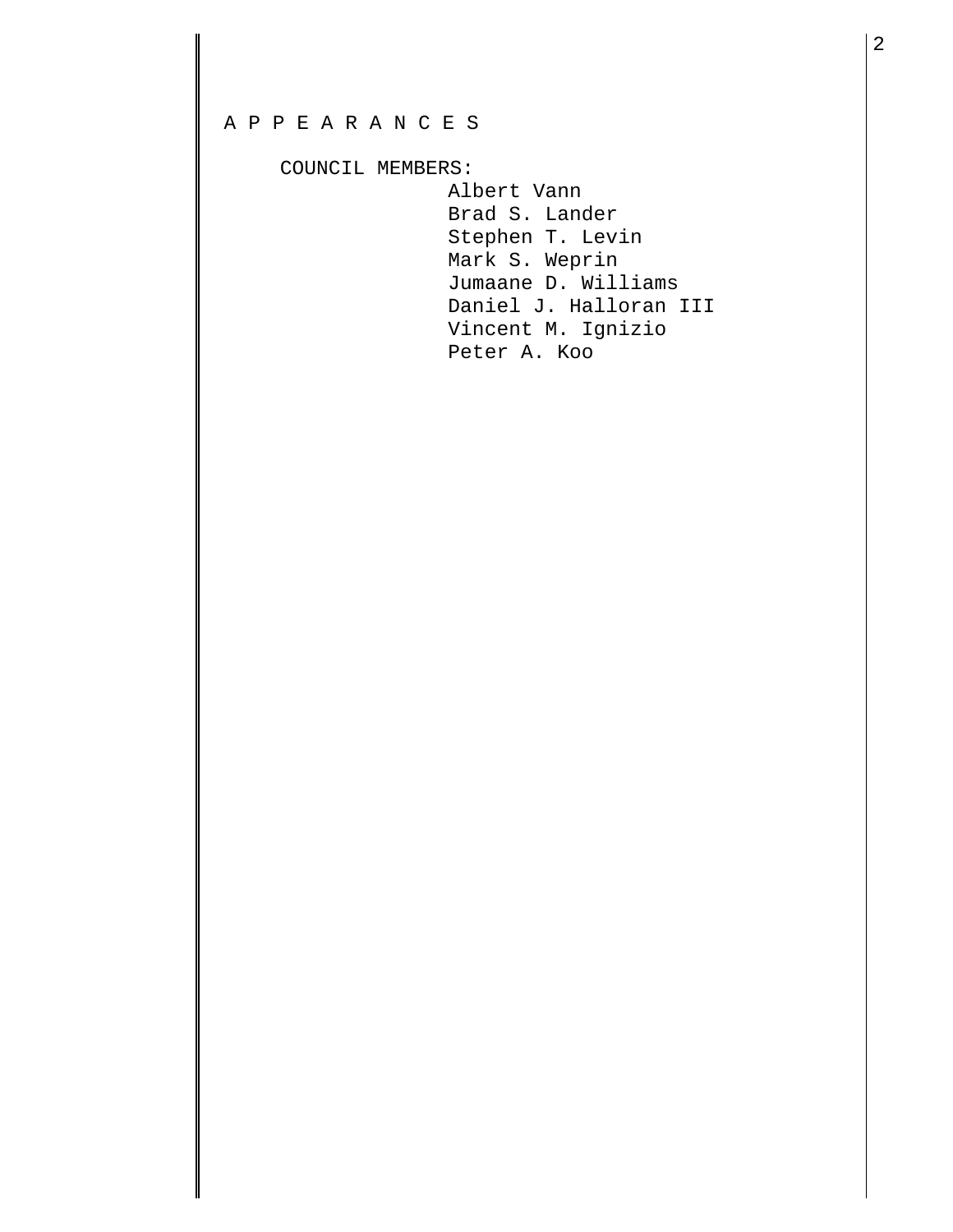| 1  | 3<br>COMMITTEE ON LAND USE                         |
|----|----------------------------------------------------|
| 2  | CHAIRPERSON COMRIE: We are here                    |
| 3  | today, the full Land Use Committee meeting for     |
| 4  | August 24th, 2010. We have a few items on the      |
| 5  | agenda. First is the siting of a school in Queens  |
| 6  | West, Community Board 2 in Queens, item 20085696   |
| 7  | SCQ, a 665 seat primary/intermediate school in     |
| 8  | Councilman Van Bramer's district.                  |
| 9  | Preconsidered LU number and item                   |
| 10 | number 20115135 HAK, an amendment to a previously  |
| 11 | approved UDAAP in Council Member Dilan's district  |
| 12 | in Brooklyn Community Board 5 for a property at 37 |
| 13 | Van Siclen Avenue.                                 |
| 14 | We have the items on 15 Penn Plaza                 |
| 15 | are still in the subcommittee and they are laid    |
| 16 | over.                                              |
| 17 | We have an individual landmark                     |
| 18 | property in Council Member Reyna's district, the   |
| 19 | William Ulmer Brewery, item number 2010575 HKK,    |
| 20 | Brooklyn Community Board 4. The William Ulmer      |
| 21 | Brewer is located at 31 Belvidere Street.          |
| 22 | We have another landmark in Council                |
| 23 | Member Chin's district, the SoHo Cast Iron         |
| 24 | Historic District designation in Manhattan         |
| 25 | Community Board 2, 20105716 HKM.                   |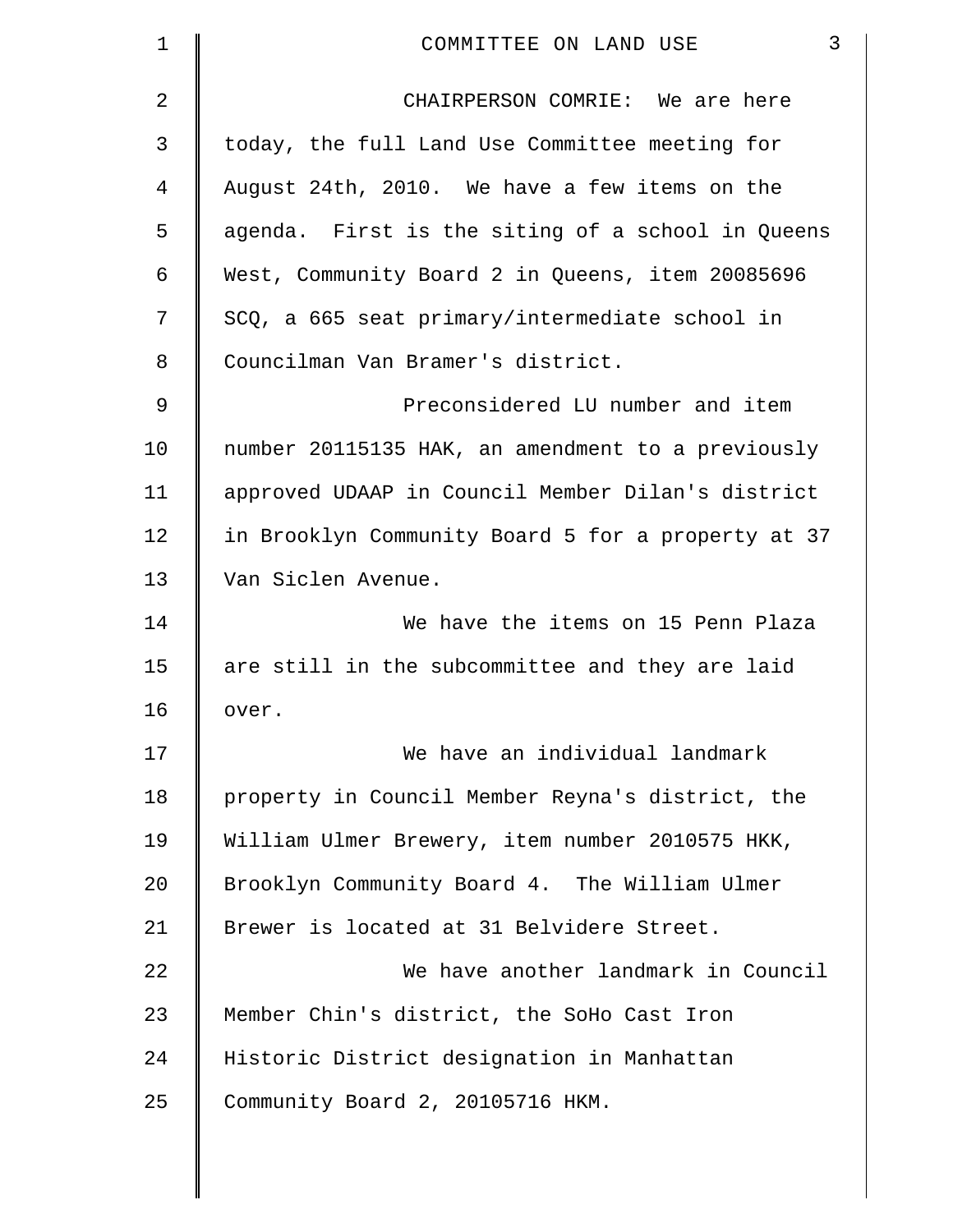| 1  | 4<br>COMMITTEE ON LAND USE                         |
|----|----------------------------------------------------|
| 2  | We also have some sidewalk cafés,                  |
| 3  | two in Speaker Quinn's district, item number       |
| 4  | 20105571 TCM, petition for Groove Enterprises to   |
| 5  | do a sidewalk café at 125 Macdougal Street and     |
| 6  | also Land Use item 167, item number 20105585 TCM   |
| 7  | for a sidewalk café at 283 West 12th Street, known |
| 8  | as Smorgas Chef.                                   |
| 9  | Then a sidewalk café in Council                    |
| 10 | Member Vallone's district, item number 20105611    |
| 11 | TCQ in Community Board 12, on 3310 Ditmars         |
| 12 | Boulevard, item known as Watawa.                   |
| 13 | Then we have the citywide                          |
| 14 | authorization legislation. You guys are not only   |
| 15 | talking, but you're blocking the camera to look at |
| 16 | me, so please get out of the way. Just talking is  |
| 17 | one thing, but gee whiz. That's for everybody.     |
| 18 | We have Resolution number 191,                     |
| 19 | authorizing resolution for mobile                  |
| 20 | telecommunication services citywide. It was        |
| 21 | amended to address our concerns that were raised   |
| 22 | about the inclusion of MWBE. The agency did        |
| 23 | provide some information to show their             |
| 24 | improvements in it. It's item number 20105618      |
| 25 | GFY.                                               |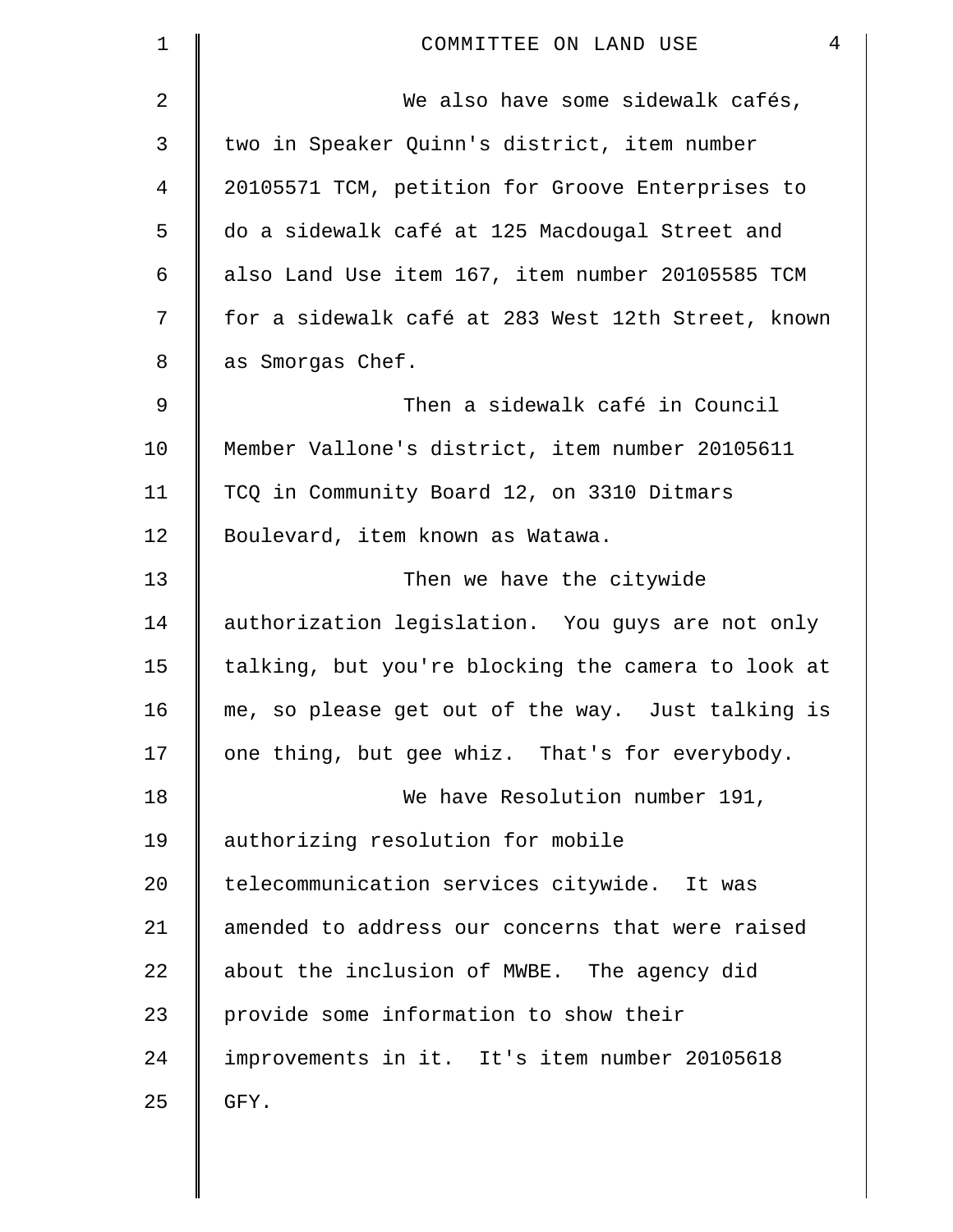| 1  | 5<br>COMMITTEE ON LAND USE                         |
|----|----------------------------------------------------|
| 2  | Then we have some UDAAPs. One in                   |
| 3  | Council Member Foster's district, item number      |
| 4  | 20115131 HAX. It's an asset control at 1341        |
| 5  | Chisholm Street in the Bronx, Community Board 3.   |
| 6  | Item number 20115113 HAK, Council Member Levin's   |
| 7  | district. It's a rehab, section 577 project at 31  |
| 8  | Saint Mark's Place in Brooklyn in Council Member   |
| 9  | Levin's district, as I said.                       |
| 10 | And finally, in Council Member                     |
| 11 | Dilan's district, we have more properties, item    |
| 12 | number 20115134 HAK, low income rentals in         |
| 13 | Community Board 5, 315 Jerome, 521 Linwood, 525    |
| 14 | and 527 Linwood and 535 Linwood Street in          |
| 15 | Brooklyn.                                          |
| 16 | Does anybody have any comments on                  |
| 17 | any item on today's calendar? I will not read it   |
| 18 | again. Seeing no questions, I would recommend a    |
| 19 | yes vote to all items on today's calendar and I'd  |
| 20 | ask the clerk to call the roll.                    |
| 21 | There will be a full committee                     |
| 22 | meeting tomorrow as we have not voted the Penn     |
| 23 | Plaza project. There will be a Zoning              |
| 24 | Subcommittee meeting tomorrow and a full committee |
| 25 | meeting tomorrow, times to be determined. So       |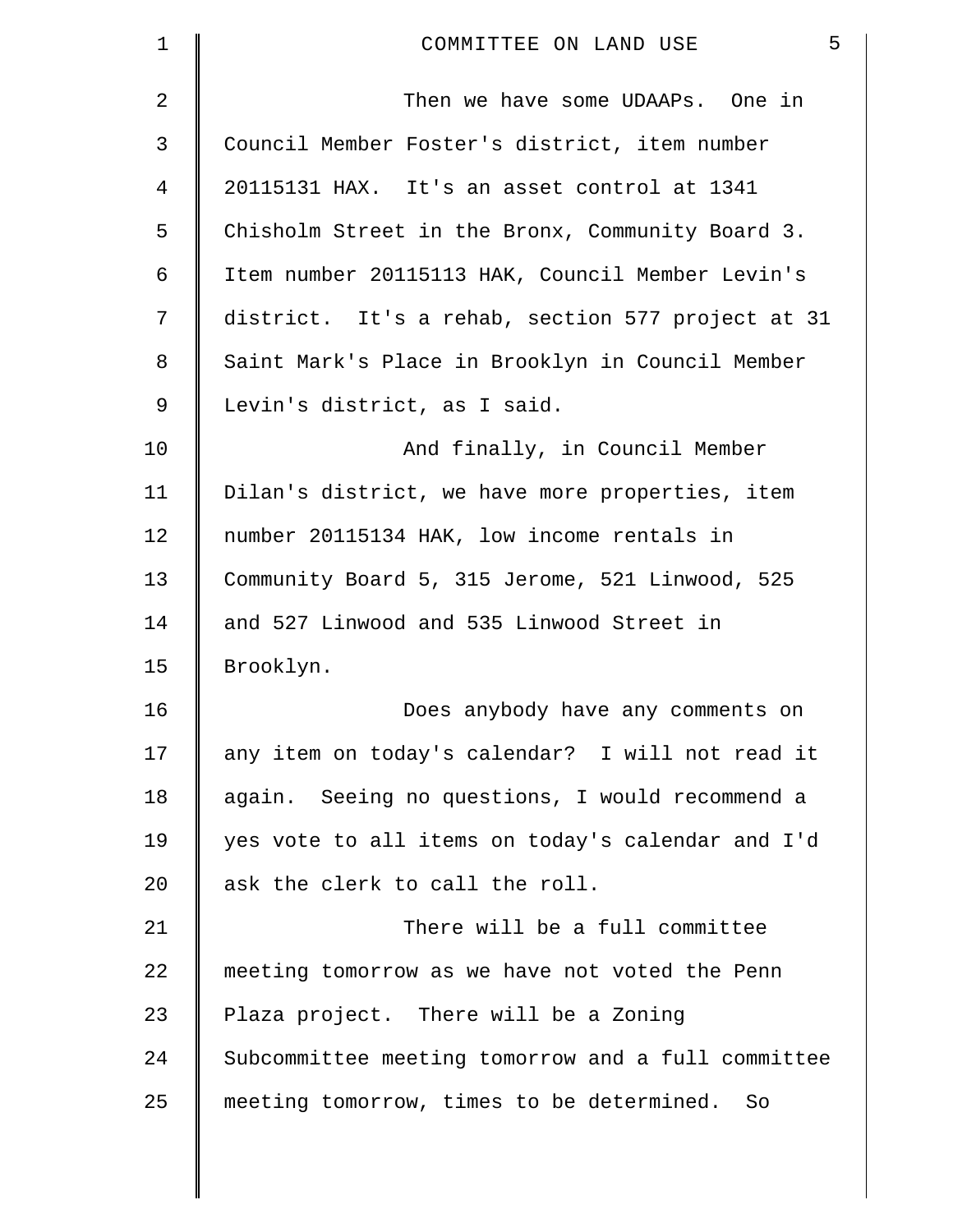| $\mathbf 1$    | 6<br>COMMITTEE ON LAND USE                        |
|----------------|---------------------------------------------------|
| $\overline{2}$ | please have your staff be flexible and be alert   |
| 3              | for the call so we can lock in the time. Those    |
| 4              | are going to be new meetings. So you will not     |
| 5              | have credit for showing up. If you're not at that |
| 6              | meeting, you will be marked absent.               |
| 7              | Also, while we're waiting to call                 |
| 8              | the roll, we did get a letter from Vornado        |
| 9              | regarding the MWBE. It is not satisfactory to me  |
| 10             | and I will be conveying that to the Vornado       |
| 11             | people. They went out of the room.                |
| 12             | With that, the clerk can call the                 |
| 13             | roll. I recommend a yes vote on everything on     |
| 14             | today's calendar.                                 |
| 15             | WILLIAM MARTIN: William Martin,                   |
| 16             | Committee Clerk, roll call vote on the Committee  |
| 17             | on Land Use. Council Member Comrie?               |
| 18             | CHAIRPERSON COMRIE: Aye on all.                   |
| 19             | WILLIAM MARTIN: Rivera?                           |
| 20             | COUNCIL MEMBER RIVERA: I vote aye                 |
| 21             | on all.                                           |
| 22             | WILLIAM MARTIN: Reyna?                            |
| 23             | COUNCIL MEMBER REYNA: Thank you,                  |
| 24             | Mr. Chair. I just wanted to thank the Landmarks   |
| 25             | Commission as well as the Landmarks Committee     |
|                |                                                   |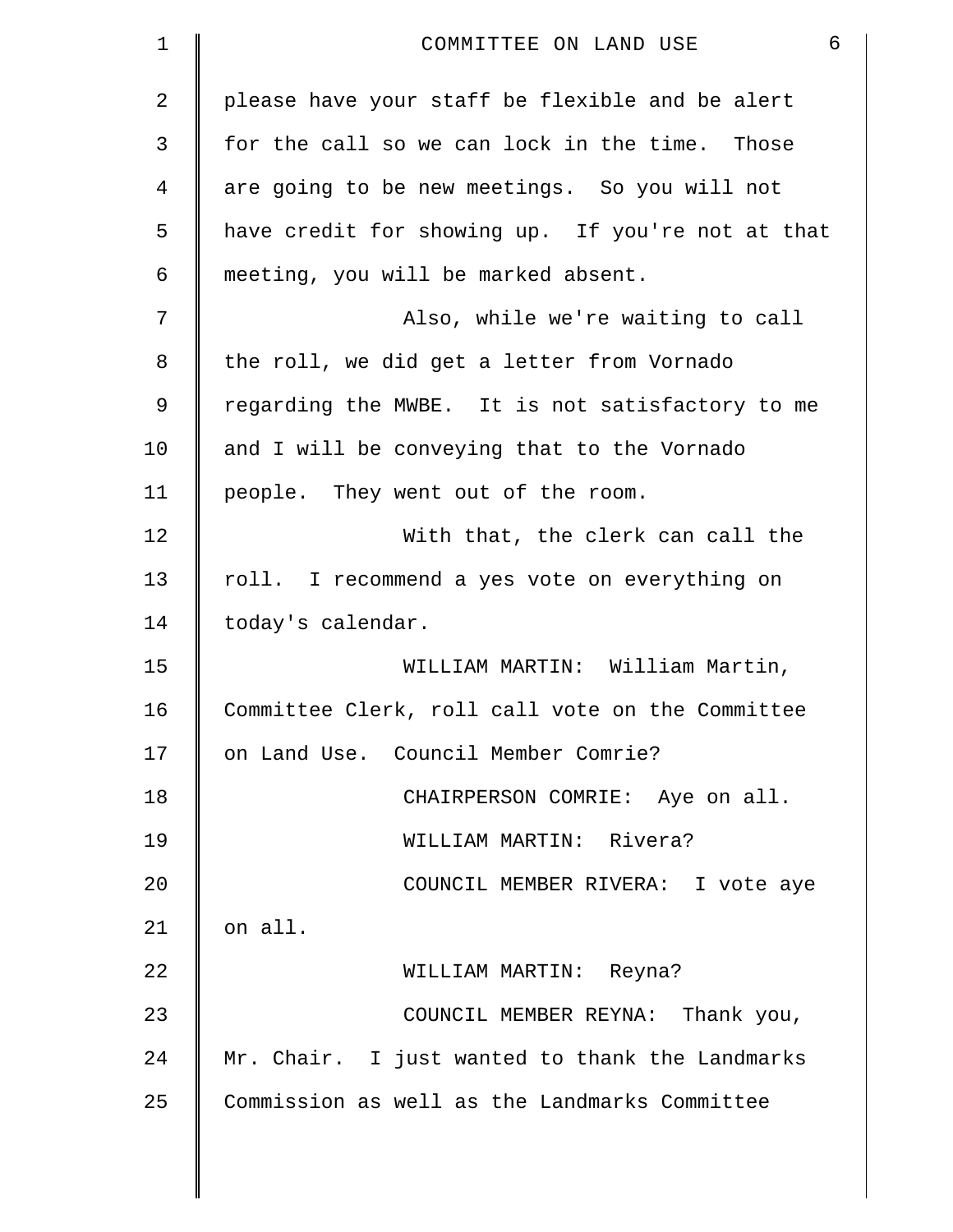| $\mathbf 1$ | $7\phantom{.}$<br>COMMITTEE ON LAND USE            |
|-------------|----------------------------------------------------|
| 2           | under the leadership of our chair, Brad Lander, on |
| 3           | a favorable vote for William Ulmer Brewery. I      |
| 4           | know that we've been joined by the Landmarks       |
| 5           | Commission, Jennie, who has been very remarkable   |
| 6           | in just making sure that this application was      |
| 7           | sought through from beginning to end.              |
| 8           | It gives me great pleasure to know                 |
| 9           | that we are putting Bushwick on the map of         |
| 10          | landmarking for the City of New York. The William  |
| 11          | Ulmer Brewery is best known for its German         |
| 12          | history. The 12 German brewers that established    |
| 13          | what was considered to be the lager beer of        |
| 14          | Brooklyn produced in the north Brooklyn area of    |
| 15          | Williamsburg, Greenpoint and Bushwick.             |
| 16          | This particular site on Belvidere                  |
| 17          | is now going to be a landmarked destination        |
| 18          | welcoming everyone internationally to come and     |
| 19          | visit and walk through what was known to be a      |
| 20          | product that was manufactured in north Brooklyn in |
| 21          | my district. I'm very proud of this 19th to early  |
| 22          | 20th century industry, an industry that we no      |
| 23          | longer see, other than Brooklyn Brewer.<br>We      |
| 24          | welcome you to have Brooklyn Lager and in the name |
| 25          | of William Ulmer Brewery, we are very much in      |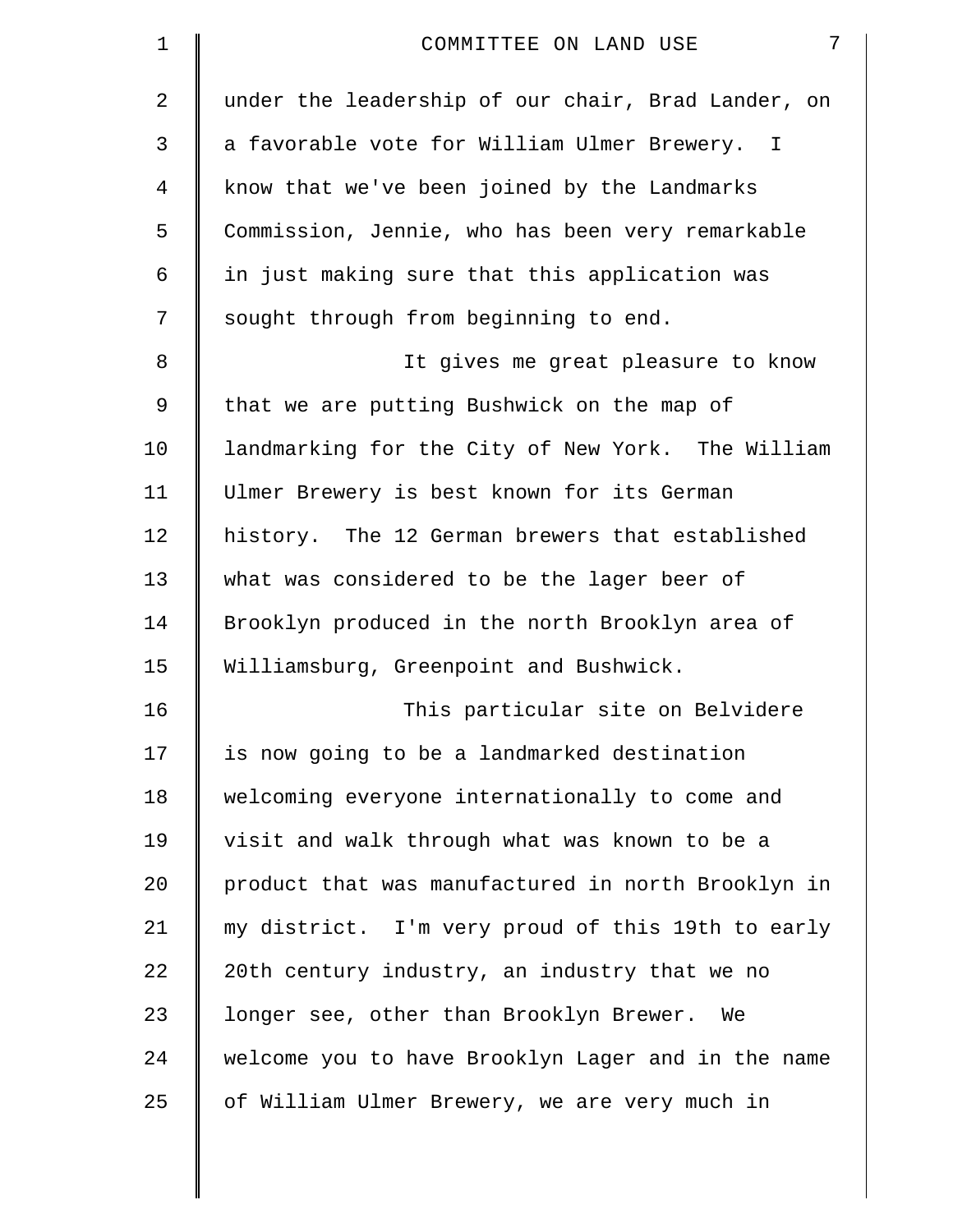| 1             | 8<br>COMMITTEE ON LAND USE                         |
|---------------|----------------------------------------------------|
| 2             | favor of this landmarks application and we hope to |
| 3             | see more of them so that we can begin to create    |
| 4             | the history and remind ourselves of the history of |
| 5             | what industry employed and how much it was a part  |
| 6             | of the fabric of Brooklyn. Thank you so much. I    |
| 7             | vote aye.                                          |
| 8             | WILLIAM MARTIN: Barron?                            |
| $\mathcal{G}$ | COUNCIL MEMBER BARRON: Mr. Chair?                  |
| 10            | Is the mobile to spy on me? Is it going to be any  |
| 11            | spying on me with the mobile?                      |
| 12            | CHAIRPERSON COMRIE: I'm sure                       |
| 13            | that's already been done and logged already.       |
| 14            | COUNCIL MEMBER BARRON: Well in                     |
| 15            | that case, I vote aye on all.                      |
| 16            | WILLIAM MARTIN: Jackson?                           |
| 17            | COUNCIL MEMBER JACKSON: I vote aye                 |
| 18            | on all.                                            |
| 19            | WILLIAM MARTIN: Seabrook?                          |
| 20            | COUNCIL MEMBER SEABROOK: Aye on                    |
| 21            | all.                                               |
| 22            | WILLIAM MARTIN: Gonzalez?                          |
| 23            | COUNCIL MEMBER GONZALEZ: Aye on                    |
| 24            | all.                                               |
| 25            | WILLIAM MARTIN: Palma?                             |
|               |                                                    |
|               |                                                    |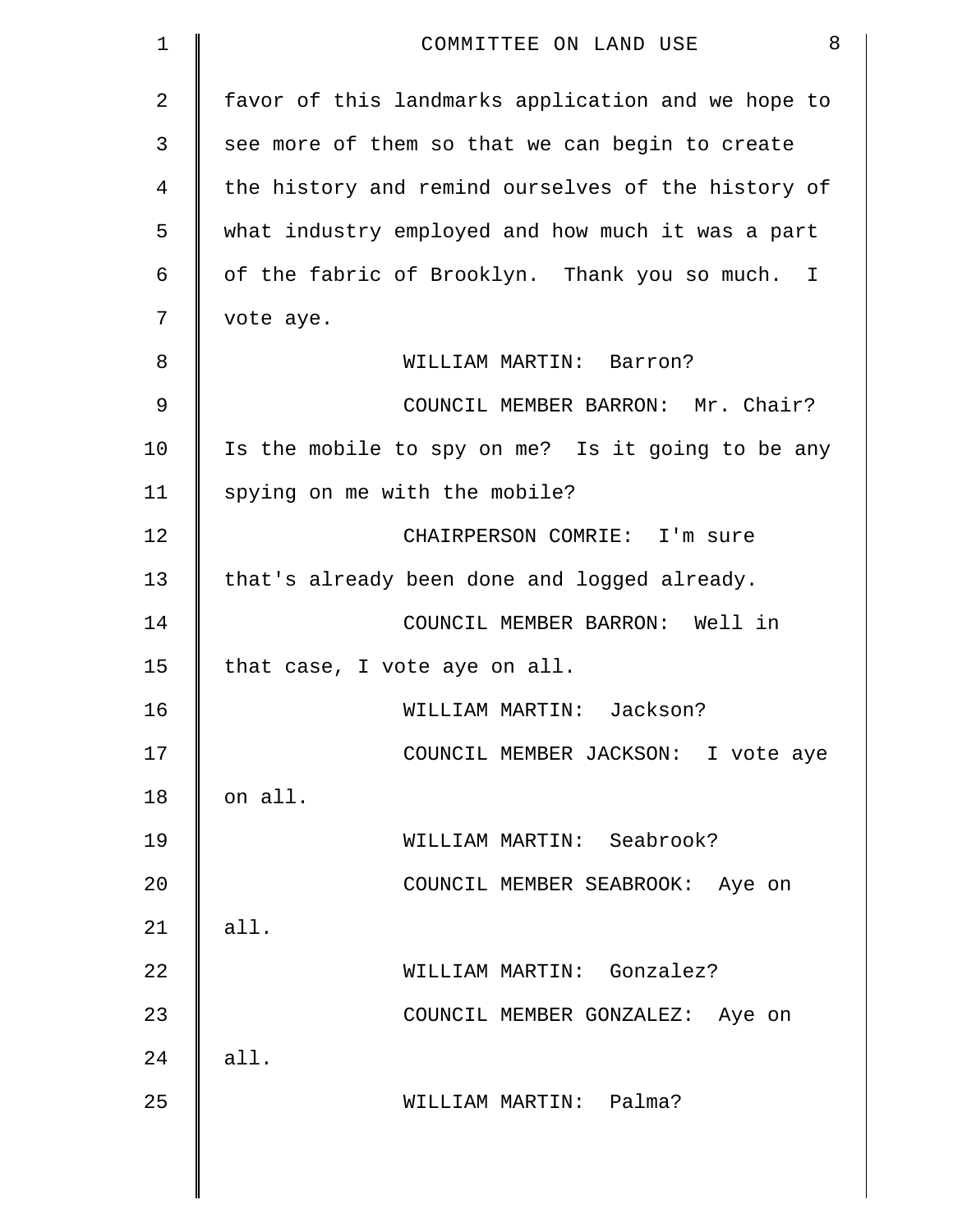| $\mathbf 1$ | 9<br>COMMITTEE ON LAND USE                         |
|-------------|----------------------------------------------------|
| 2           | COUNCIL MEMBER PALMA: Aye.                         |
| 3           | WILLIAM MARTIN: Garodnick?                         |
| 4           | COUNCIL MEMBER GARODNICK: Aye.                     |
| 5           | WILLIAM MARTIN: Mendez?                            |
| 6           | COUNCIL MEMBER MENDEZ: Aye.                        |
| 7           | WILLIAM MARTIN: Vacca?                             |
| 8           | COUNCIL MEMBER VACCA: Aye.                         |
| $\mathsf 9$ | WILLIAM MARTIN: Lander?                            |
| 10          | COUNCIL MEMBER LANDER: Explain my                  |
| 11          | vote? First, as I said yesterday, I repeat today,  |
| 12          | Council Member Reyna, that I'm disappointed that   |
| 13          | we don't have any samples from the Ulmer Brewery   |
| 14          | to consider as we are doing the preservation of    |
| 15          | this brewery.                                      |
| 16          | Second, I want to praise the chair                 |
| 17          | on pushing more on the MWBE on Vornado. I had      |
| 18          | occasion to be looking at the MWBE report that's   |
| 19          | available from the administration for the first    |
| 20          | six months of last year and it is abysmal. It's    |
| 21          | an embarrassment and we need to be doing more, not |
| 22          | always in Land Use, but this was an important      |
| 23          | opportunity. I thank you for taking it. With       |
| 24          | that, I vote aye on all.                           |
| 25          | CHAIRPERSON COMRIE: I have to give                 |
|             |                                                    |
|             |                                                    |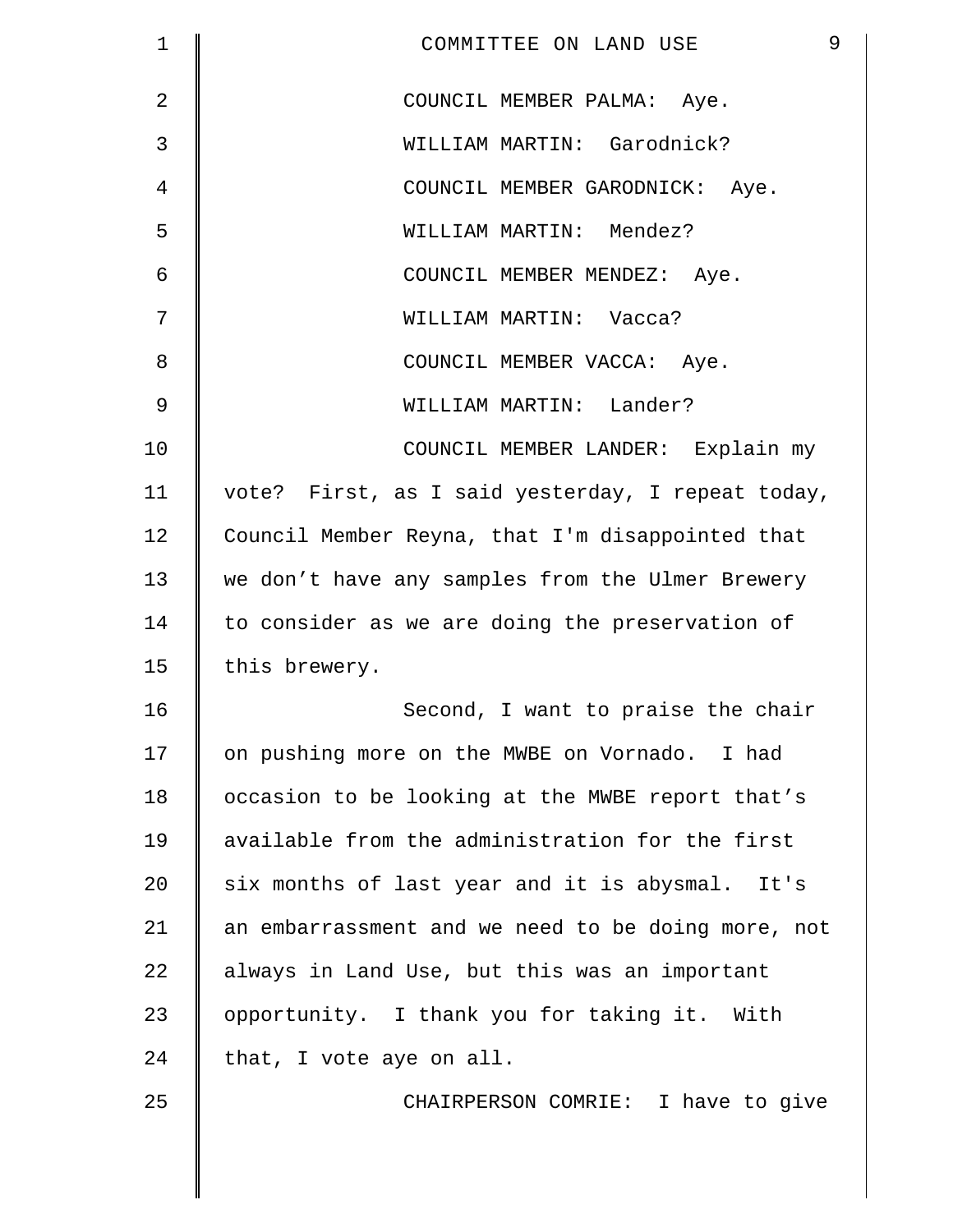| $\mathbf 1$ | 10<br>COMMITTEE ON LAND USE                       |
|-------------|---------------------------------------------------|
| 2           | the credit to Council Member Vann. There was a    |
| 3           | really stupid, inconsiderate, idiotic statement   |
| 4           | that was made by Vornado yesterday. What they     |
| 5           | presented today actually did not address any of   |
| 6           | their personnel internally. For him to make that  |
| 7           | kind of statement, he's going to have to do much  |
| 8           | better with what he presented today. If you were  |
| 9           | here Charles, you would still be peeling him off  |
| 10          | the walls.                                        |
| 11          | WILLIAM MARTIN: Weprin?                           |
| 12          | COUNCIL MEMBER WEPRIN: Aye on all.                |
| 13          | WILLIAM MARTIN: Williams?                         |
| 14          | COUNCIL MEMBER WILLIAMS: Aye.                     |
| 15          | WILLIAM MARTIN: Ignizio?                          |
| 16          | COUNCIL MEMBER IGNIZIO: Thank you.                |
| 17          | I vote no on Reso 191 and aye on all others.      |
| 18          | WILLIAM MARTIN:<br>Koo?                           |
| 19          | COUNCIL MEMBER KOO: I vote aye on                 |
| 20          | all.                                              |
| 21          | WILLIAM MARTIN: All items on                      |
| 22          | today's agenda are adopted by a vote of 16 in the |
| 23          | affirmative, zero in the negative and no          |
| 24          | abstentions, with the exception of Resolution 191 |
| 25          | which is adopted by a vote of 15 in the           |
|             |                                                   |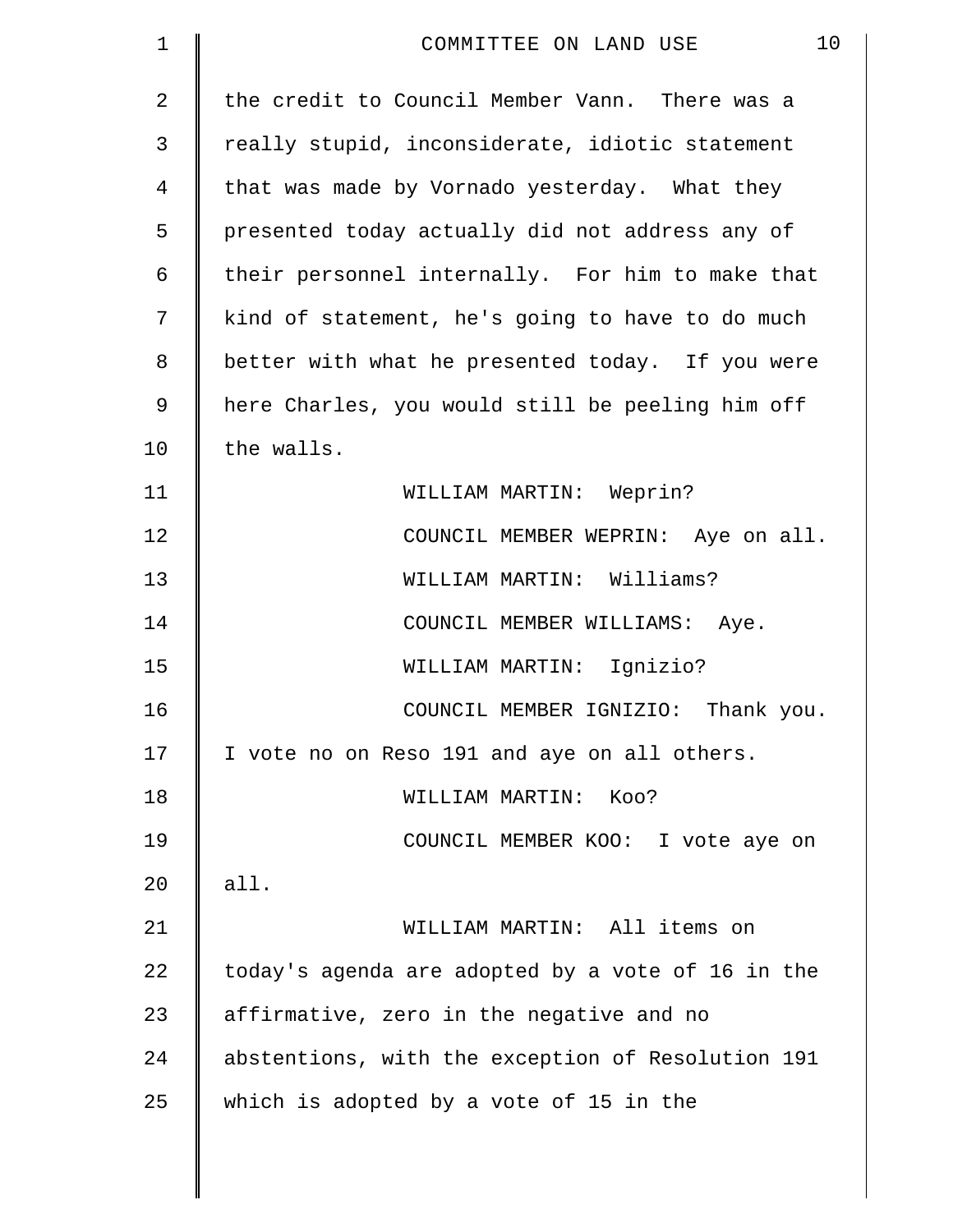| $\mathbf 1$    | 11<br>COMMITTEE ON LAND USE                        |
|----------------|----------------------------------------------------|
| $\overline{2}$ | affirmative, 1 in the negative and zero            |
| 3              | abstentions.                                       |
| 4              | CHAIRPERSON COMRIE: We're going to                 |
| 5              | hold the vote open until 4:30. I'm just kidding.   |
| 6              | I was waiting for Carol's head to pop up.          |
| 7              | [Laughter]                                         |
| 8              | CHAIRPERSON COMRIE: We'll hold the                 |
| 9              | vote open until 11:50. We had two members that     |
| 10             | called and said they were on their way. We are     |
| 11             | meeting tomorrow, the Subcommittee for Zoning. We  |
| 12             | don't know the times, but we are meeting tomorrow. |
| 13             | With that, I'll say the Land Use meeting is        |
| 14             | adjourned.                                         |
| 15             | [Pause]                                            |
| 16             | WILLIAM MARTIN: Council Member                     |
| 17             | Vann?                                              |
| 18             | COUNCIL MEMBER VANN: Where are we?                 |
| 19             | WILLIAM MARTIN: Council Member                     |
| 20             | Vann?                                              |
| 21             | COUNCIL MEMBER VANN: Aye on all.                   |
| 22             | [Pause]                                            |
| 23             | WILLIAM MARTIN: Council Member                     |
| 24             | Levin?                                             |
| 25             | COUNCIL MEMBER LEVIN: I vote aye                   |
|                |                                                    |
|                |                                                    |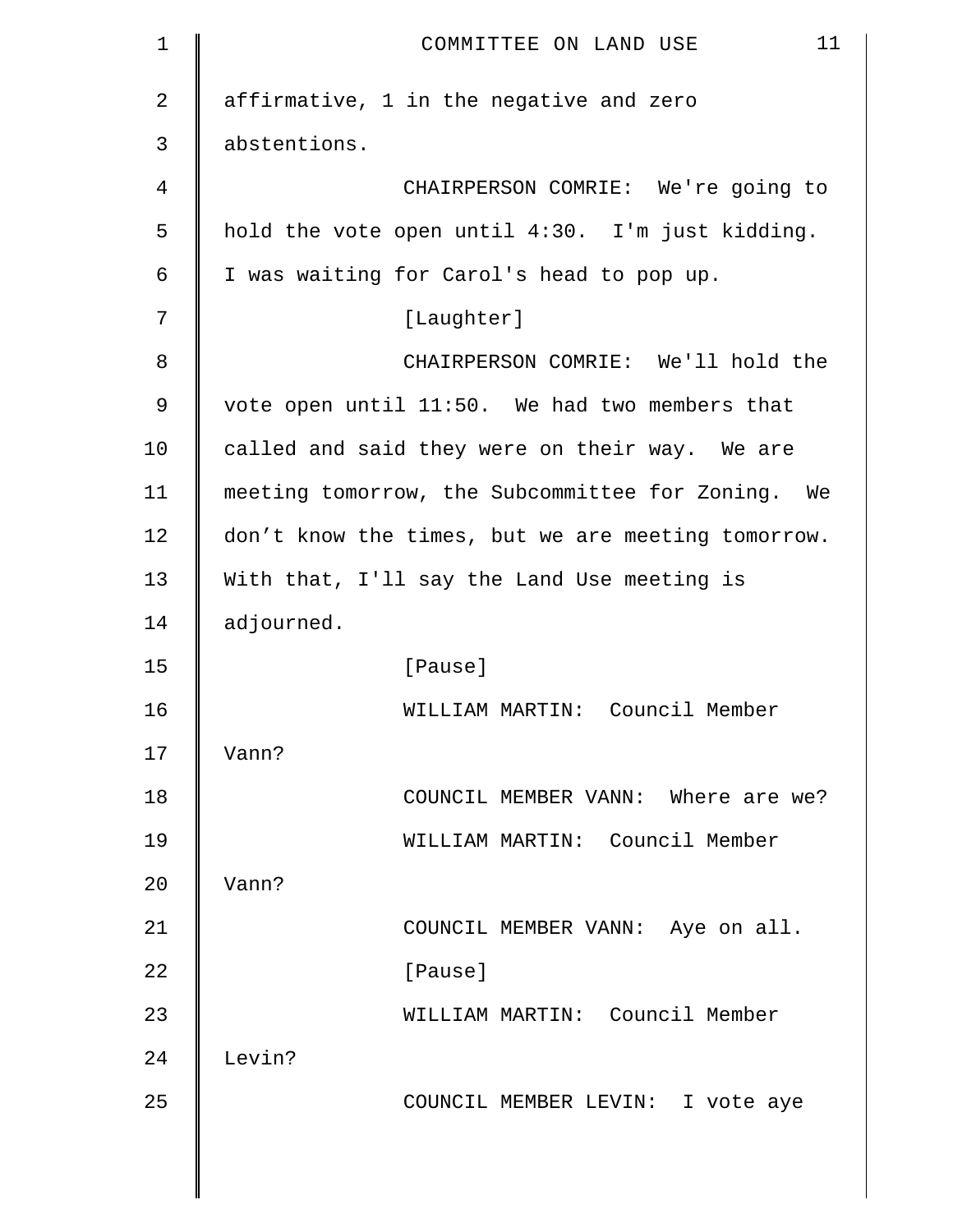| 1              | 12<br>COMMITTEE ON LAND USE                       |
|----------------|---------------------------------------------------|
| $\overline{2}$ | on all.                                           |
| 3              | [Pause]                                           |
| 4              | WILLIAM MARTIN: Council Member                    |
| 5              | Sanders?                                          |
| 6              | COUNCIL MEMBER SANDERS: I vote aye                |
| 7              | on all because that's the way my chair went.      |
| 8              | [Pause]                                           |
| 9              | WILLIAM MARTIN: Council Member                    |
| 10             | Halloran?                                         |
| 11             | COUNCIL MEMBER HALLORAN: Aye to                   |
| 12             | all.                                              |
| 13             | [Pause]                                           |
| 14             | WILLIAM MARTIN: Council Member                    |
| 15             | Arroyo?                                           |
| 16             | COUNCIL MEMBER ARROYO: Aye on all.                |
| 17             | WILLIAM MARTIN: Final vote on the                 |
| 18             | Committee on Land Use. All items are adopted by a |
| 19             | vote of 21 in the affirmative, zero in the        |
| 20             | negative and no exceptions; except for Reso 191   |
| 21             | which is adopted by a vote of 20 in the           |
| 22             | affirmative, 1 in the negative and zero           |
| 23             | abstentions.                                      |
| 24             | COUNCIL MEMBER ARROYO: Can I                      |
| 25             | adjourn? Meeting adjourned.                       |
|                |                                                   |

 $\parallel$